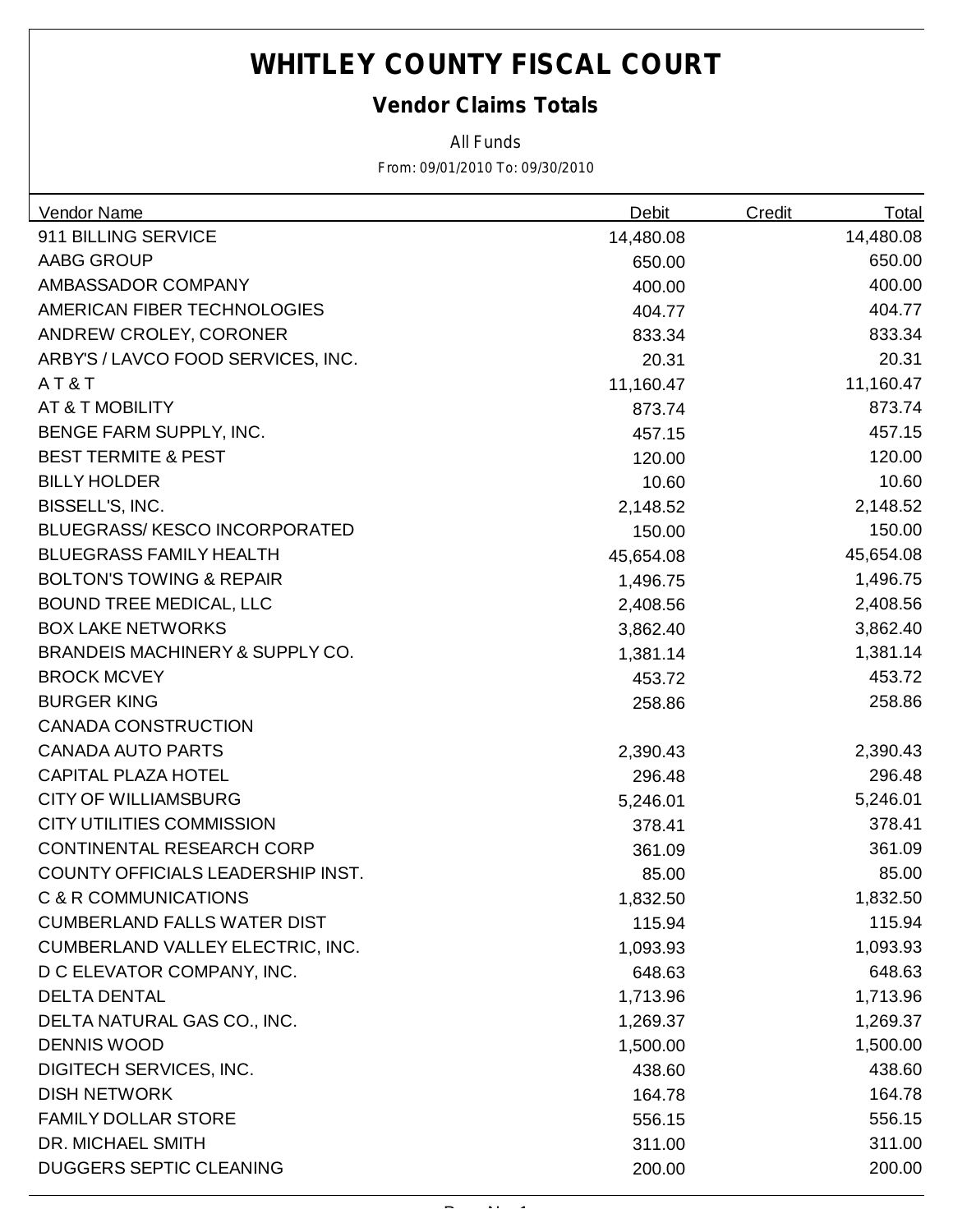### *Vendor Claims Totals*

*All Funds*

| <b>Vendor Name</b>                       | <b>Debit</b> | <b>Total</b><br><b>Credit</b> |
|------------------------------------------|--------------|-------------------------------|
| <b>ELLIS SANITATION</b>                  |              |                               |
| ELLISON'S SANITARY SUPPLY CO., INC.      | 1,085.15     | 1,085.15                      |
| ELMO GREER & SONS, INC.                  | 88.74        | 88.74                         |
| <b>EMERGENCY MEDICAL PRODUCTS, INC</b>   | 3,075.94     | 3,075.94                      |
| <b>EZ COUNTRY</b>                        | 425.00       | 425.00                        |
| <b>FALLS FORD</b>                        | 685.76       | 685.76                        |
| <b>FAULKNER AND TAYLOR</b>               | 341.42       | 341.42                        |
| <b>FELICIA EATON</b>                     | 182.78       | 182.78                        |
| <b>FLEETONE</b>                          | 23,088.33    | 23,088.33                     |
| G & K SERVICES, INC                      | 1,260.98     | 1,260.98                      |
| <b>GARY CHAMBERS</b>                     | 2,358.36     | 2,358.36                      |
| G & C SUPPLY CO. INC.                    | 654.56       | 654.56                        |
| <b>GENEVA PERKINS</b>                    | 5.00         | 5.00                          |
| G & S TIRE INC.                          | 131.70       | 131.70                        |
| <b>HAMMONS &amp; BRITTAIN ATTORNEY'S</b> | 1,900.00     | 1,900.00                      |
| HANSON AGGREATES MIDWEST INC.            |              |                               |
| HARP ENTERPRISES, INC.                   | 4,000.00     | 4,000.00                      |
| <b>HARVEY'S SERVICE CENTER</b>           | 41.95        | 41.95                         |
| <b>HEALTH PROFESSIONALS LLC</b>          | 10,423.26    | 10,423.26                     |
| HINKLE CONTRACTING CORPORATION           | 11,288.31    | 11,288.31                     |
| <b>HOBART CORP</b>                       | 560.50       | 560.50                        |
| <b>HOLSTON GASES</b>                     | 2,768.43     | 2,768.43                      |
| HUMANA HEALTH PLAN INC                   | 1,350.42     | 1,350.42                      |
| INNOVATIVE COMMUNICATIONS, INC           | 386.90       | 386.90                        |
| <b>INTERACT PUBLIC SAFETY SYSTEMS</b>    | 117,376.50   | 117,376.50                    |
| <b>IRENE PEACE</b>                       | 600.00       | 600.00                        |
| <b>JOE &amp; SHIRLEY FOLEY</b>           | 325,609.46   | 325,609.46                    |
| <b>JUDY BRIMM</b>                        | 59.21        | 59.21                         |
| K A C O ALL LINES FUND                   | 41,000.00    | 41,000.00                     |
| KACO WORKERS COMPENSATION FUND           | 40,000.00    | 40,000.00                     |
| <b>KCJEA</b>                             |              |                               |
| <b>KELLY HARRISON</b>                    | 11.53        | 11.53                         |
| <b>KU</b>                                | 13,044.33    | 13,044.33                     |
| <b>KENWAY DISTRIBUTORS</b>               | 204.20       | 204.20                        |
| <b>KFC</b>                               | 154.03       | 154.03                        |
| KING'S TIRE RECYCLING INC                | 289.00       | 289.00                        |
| <b>KY CORRECTIONAL INDUSTRIES</b>        | 3,770.00     | 3,770.00                      |
| <b>KENTUCKY RETIREMENT SYSTEM</b>        | 290.88       | 290.88                        |
| <b>KENTUCKY STATE TREASURER</b>          | 30,392.14    | 30,392.14                     |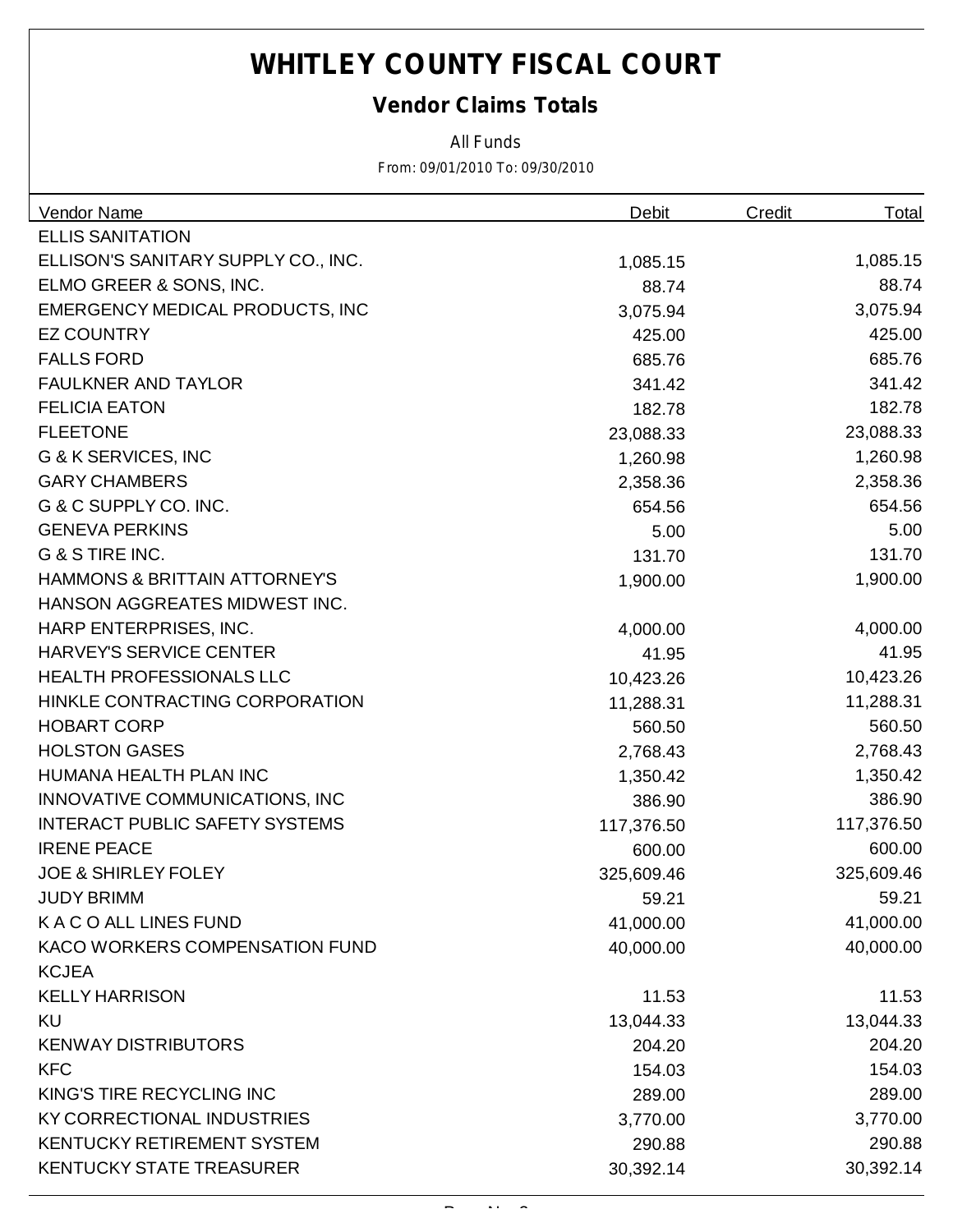### *Vendor Claims Totals*

*All Funds*

| Vendor Name                      | <b>Debit</b> | <b>Credit</b> | <b>Total</b> |
|----------------------------------|--------------|---------------|--------------|
| <b>LARRY HOWARD</b>              | 301.00       |               | 301.00       |
| <b>LAUREL TERMITE CONTROL</b>    | 140.00       |               | 140.00       |
| <b>LAWRENCE HODGE, SHERIFF</b>   | 67,597.86    |               | 67,597.86    |
| <b>LIGHTSQUARED LP</b>           | 77.83        |               | 77.83        |
| <b>LONDON RADIO SERVICE</b>      | 117.50       |               | 117.50       |
| <b>LYTTLE'S TELEPHONE</b>        | 207.00       |               | 207.00       |
| <b>MAPSYNC</b>                   | 550.00       |               | 550.00       |
| <b>MARATHON PETROLEUM CO, LP</b> | 51,106.29    |               | 51,106.29    |
| <b>MARTIN'S PETERBILT</b>        | 1,329.20     |               | 1,329.20     |
| <b>FISCALSOFT CORPORATION</b>    | 3,825.00     |               | 3,825.00     |
| <b>MIKE SILER</b>                | 37.78        |               | 37.78        |
| MORGAN COUNTY AMBULANCE SERVICE  | 25.00        |               | 25.00        |
| <b>M.R. TRANSMISSIONS</b>        | 3,548.00     |               | 3,548.00     |
| <b>NEWS JOURNAL</b>              | 208.88       |               | 208.88       |
| NEWWAVE COMMUNICATIONS           | 67.88        |               | 67.88        |
| <b>OSCAR DAVENPORT</b>           | 299.60       |               | 299.60       |
| <b>OWENS AUTO PARTS</b>          | 1,096.94     |               | 1,096.94     |
| PATTERSON CREEK VFD              | 200.00       |               | 200.00       |
| PHIL BRENNENSTUHL                | 517.97       |               | 517.97       |
| PIZZA HUT                        | 21.80        |               | 21.80        |
| POFF CARTING SERVICE             | 2,983.84     |               | 2,983.84     |
| PREFERRED LAB SERVICE            | 1,340.00     |               | 1,340.00     |
| PROFFESSIONAL VEHICLE CORP       | 248.50       |               | 248.50       |
| QUADMED, INC.                    | 419.65       |               | 419.65       |
| <b>QUALITY CARE AUTO SERVICE</b> | 5,472.59     |               | 5,472.59     |
| <b>QUILL CORPORATION</b>         | 508.39       |               | 508.39       |
| <b>RADIO SHACK</b>               | 81.96        |               | 81.96        |
| R. C. MILLER OIL CO              | 1,834.50     |               | 1,834.50     |
| <b>RHONDA PRIVETT</b>            | 72.00        |               | 72.00        |
| RISING SUN DEVELOPMENT, INC      | 512.08       |               | 512.08       |
| <b>RIVERSIDE PRODUCE</b>         | 137.31       |               | 137.31       |
| ROCKHOLD V.F.D.                  | 3,000.00     |               | 3,000.00     |
| <b>ROGER WELLS</b>               | 250.00       |               | 250.00       |
| RONNIE MOSES, P V A              | 12,600.00    |               | 12,600.00    |
| <b>SGT JOES</b>                  | 304.00       |               | 304.00       |
| <b>SMITH'S AUTO SERVICE</b>      | 1,874.19     |               | 1,874.19     |
| SOUTHEASTERN KY MAINTENANCE      |              |               |              |
| SOUTH EASTERN JANITORIAL SUPPLY  | 1,182.12     |               | 1,182.12     |
| STERICYCLE, INC.                 | 305.00       |               | 305.00       |